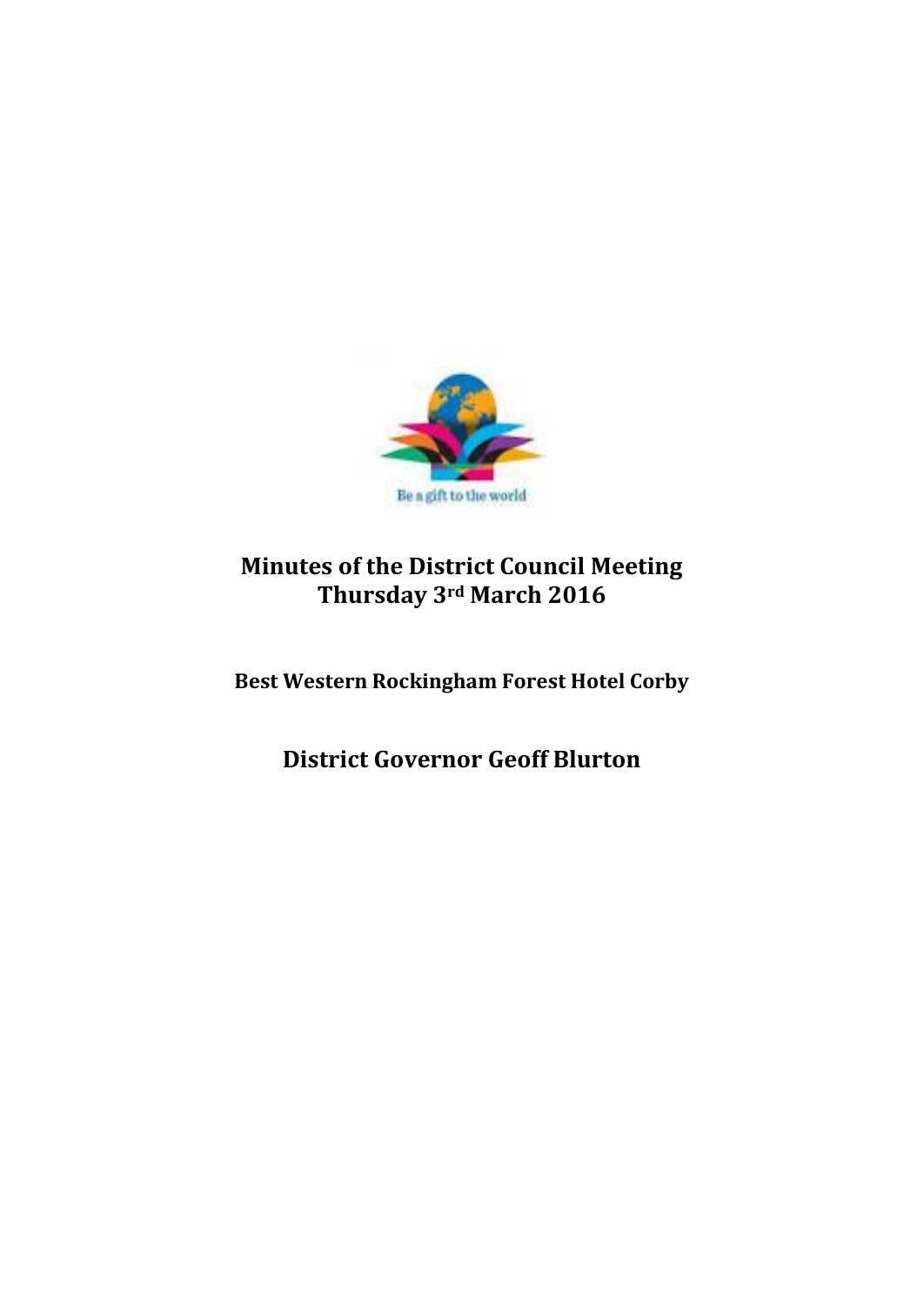## **Rotary International District 1070 Council Meeting – Thursday March 3rd 2016**

District Governor (DG) Geoff Blurton chaired the meeting, which was held at the Best Western Rockingham Forest Hotel commencing at 7.30p.m.

There were 113 Rotarians present from 54 Clubs (Area A 8; Area B 7; Area C 12. Area D 7; Area E 10; Area F 5; e-Club 0 Visitors including D1270 5; Clubs represented).

# **C 15/16.47 Apologies and Welcome**

DG Geoff welcomed all those present to the final District Council of 2015/16 Rotary Year, and asked those Rotarians attending a District Council meeting for the first time to stand and be recognized. Past DGs were also recognized. Apologies were received from:

**Past DGs: Iain Vernon, John Hockin, Roger May, Linda May, Terry Watts and Barry Hasdell.**

**Rotary Clubs of Bradgate, Oadby Launde, Boston St Botolph. Rtns David Knight, Zelda Gunn, Sue Easton, Elaine Vandelli, Joyce Boddey, Steven Warren, Kathleen Hayes, Fred Williams, Judith Pearson, John Clayton and Steve Howe.**

## **C15/16.48 Act of Remembrance**

All those present stood in remembrance of those Rotarians who had passed to higher service since the previous Council Meeting and DG Geoff read out the names:

**Rtns Geof Nichols (South Holland), Paul Ashmore (Sleaford Kesteven), Brian Benford (Lutterworth Wycliffe), John Foster (Stamford Burleigh), Sue Hampshire (Brackley), Philip Brudenell (Oundle) and Alan Bothamley (Peterborough).**

## **C15/16.49 Minutes of the Last District Council Meeting Held on 27 November.**

There were no questions or comments. A motion to approve the minutes was carried unanimously.

**Proposed: PDG Chris Chew (South Holland)**

## **Seconded: AG Elaine Sefton (Huntingdon Cromwell)**

## **C15/16.50 Matters Arising**

The District Secretary re-presented the Scarborough Conference Accounts on behalf of the District Executive. These accounts had been rejected at the July District Council Meeting and following further investigation and clarification, had been represented at the additional District Council Meeting in November. This was in breach of standing orders that required a 6 month period before they should have been represented. Copies of the accounts were available for those who wished to reacquaint themselves with the detail. There were no questions regarding the Accounts. The DS reiterated that these accounts had been previously presented to District Council erroneously but they had not conformed to the 6 month Standing Orders Rule. A motion to approve the Scarborough Conference Accounts was carried with 4 against.

The DS noted the comments made by PDG Barry Hasdell as to procedural errors.

**Proposed: Rtn Bob Parfitt (Wellingborough Hatton) Seconded: AG Elaine Sefton (Huntingdon Cromwell)**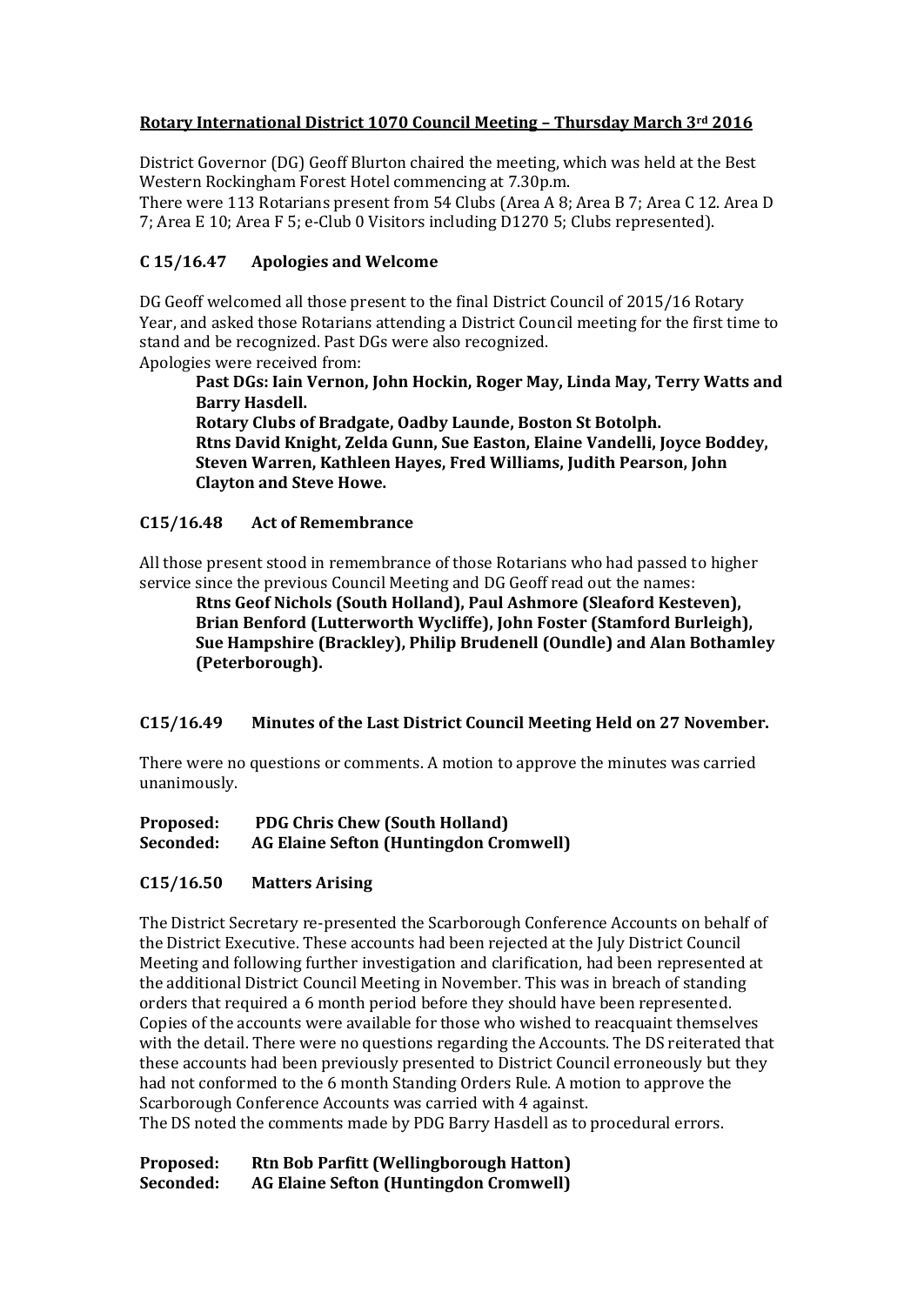# **C15/16.51 District Governors Report**

Much of the DG Report had already been circulated in Drumbeat. The Committees. He requested Rtn Bill Hill to present the Bournemouth Conference Accounts. The Independent Examiner had verified the accounts and they had been circulated to all Clubs. It was clear that lessons from Scarborough had been fully learned; A motion to approve the accounts was approved unanimously.

#### **Proposed: Rtn Bill Hill (Melton Mowbray) Seconded: DGE John Dehnel. (Melton Mowbray)**

# **C15/16.52 DGE Report**

It was unanimously agreed to suspend Standing Orders to enable new delegates from D1270 to exercise a vote.

## **Proposed: PDG Dick Parsley (Wellingborough Hatton) Seconded: Rtn Roger Chivall (Hinckley Ambion)**

DGE John presented a very short brief about Rotary 2016/17 for which the logo of Rotary Serving Humanity is being used. He noted that the end of the next Rotary Year would mark the Centenary of Foundation.

In July 9 Clubs from D1270 will be joining D1070. This has led to thoughts about Area structures. A proposal to structure Area A into East and West segments to allow for Clubs joining from D1270 had been discussed by all the D1270 Clubs and existing Area A Clubs and the East west structure was very much the preferred option. A motion to approve this structure was carried unanimously,

## **Proposed: DGE John Dehnel (Melton Mowbray) Seconded: AG Bill Martindale (Sleaford Kesteven)**

## **C15/15.53 District Secretary**

The DS informed Council that the usual meeting to prepare first year Secretaries and Treasurers to prepare them for District Assembly, would be held at The Best Western Rockingham Forest Hotel, Corby, on April 23rd. Formal notice of the meeting will be sent out shortly.

The "handshake" between the Global and Template databases should have happened by now but has not yet done so. It grows ever closer.

## **C15/16.54 District Treasurers (DT) Report**

Standing Orders continued as suspended for this agenda item. The Treasurers Report and accounts have been submitted and circulated to Clubs. The DT presented the accounts up to Dec 2015 and there were no questions.

There followed some discussion about the budget for 2016/17. PDG Chris Chew (South Holland) raised the point that apparently some Clubs in D1270 had requested that reserves accrued at District should be returned to them when the District closed. The 1270 DG pointed out that General Council had discussed the question of dispersal of funds when a district ceased to exist. General Council had now directed that reserves should be passed to the District receiving the Clubs in direct proportion to the number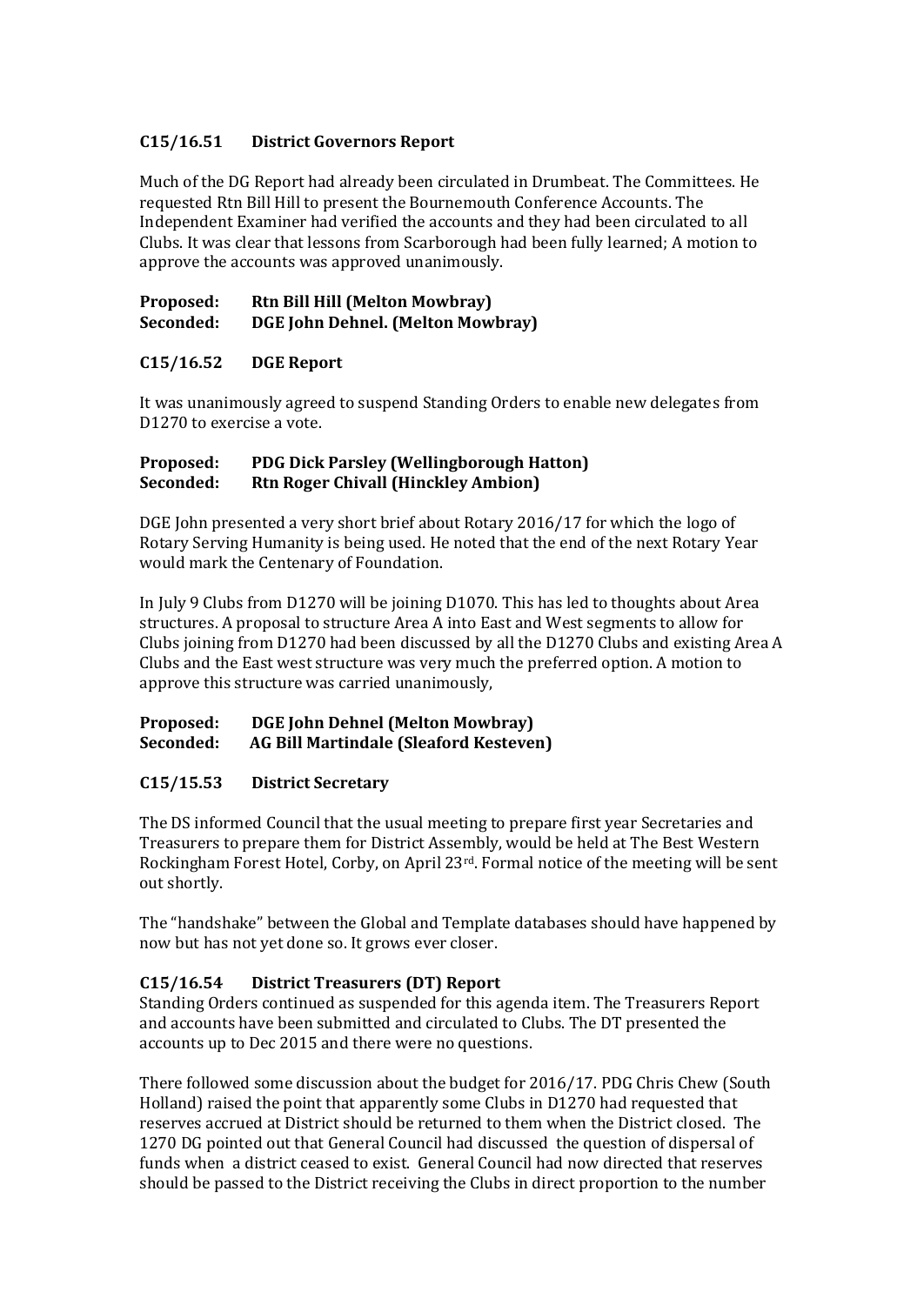of Rotarians joining that District. The DT emphasised that any reserves transferred to D1070 would not affect the budget although it may have an impact on reserves.

A motion to set the capitation fee at £30 was carried unanimously.

## **Proposed: DT Eric Lennox (Kettering Huxloe) Seconded: Rtn Robin Green (Northampton West)**

#### **C15/16.55 Assistant Governors' Reports**

Written reports had been circulated for each Area and the following additional comments were made:

Area D. Rtn John Saunders (Leicester) presented a short brief about the Rotary Club of Leicester Centenary Celebration Plans. Clubs will receive confirmation of arrangements in due course. The Club had chosen as their main project a refurbishment of Bradgate Park Visitors Centre and they have almost reached their target. Work has already started.

Events will include a Centenary ADAM Golf Tournament to be held at the Leicestershire Golf Club on 15 June. Details will be issued to Clubs in due course. This will be followed with a Centenary Walk that will be a non-stop relay walk of the Leicestershire Round between 17 - 19<sup>th</sup> June. Details for this event will also be issued in due course.

Finally, a special Centenary Dinner will be held at the Grand Hotel in Leicester on 10 October 2016. This dinner will be limited to 300 attendees.

Area E DGN Chris Davies informed DC that the International Camp noted under the Youth Liaison part of her brief will not happen in 2016.

## **C15/16.56 Foundation**

There were no questions raised about the Foundation Brief. However, DC was briefed that Rtn Stephen Bath (Sleaford) had cycled from Lands End to John O'Groats raising over £3000. As a result, 2 cheques were presented: Foundation, £1000 and End Polio, also £1000.

Rtn Trevor Davies (Brackley), Foundation Chair, will be handing over to Rtn Irvin Metcalfe (Grantham) in July. The incoming Chair presented the DDF Share Proposal. There was some discussion concerning Foundation monies accrued by D1270 Clubs joining D1070. Any such monies would follow.

It was agreed that Standing Orders be suspended to allow D1270 Clubs to vote concerning DDF Share Proposal

#### **Proposed: PDG Chris Chew (South Holland) Seconded: DGE John Dehnel (Melton Mowbray)**

With 1 abstention, the DDF proposal was carried**.**

SOs was reinstated.

## **C15/16.57 Project Teams' Reports.**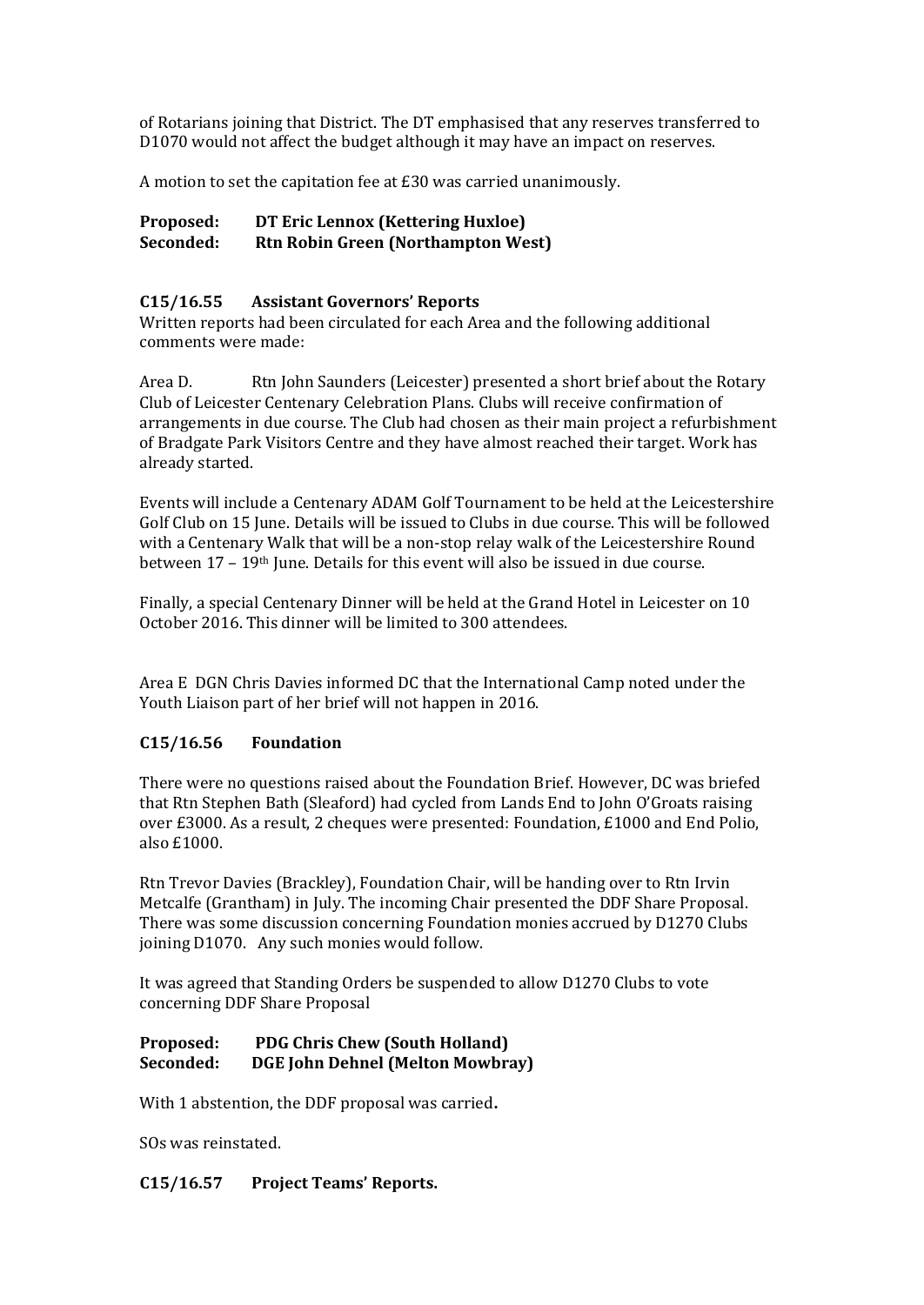- a. Youth Service. Although the Briefing Paper had only just been put in the baskets, there were no questions.
- b. Rotaract. The Corby Charter which had been planned for 8 March, has been put back until 12 April.
- c. Community Nothing to add.
- d. International. Nothing to add.

#### **C15/16.58 Support Teams Chairmen's Reports**

- e. Communications. Rtn Jessica Shailes (Welland Valley) has put in a great deal of effort in redesigning the District Website. A training programme is being worked out to enable Committee Chairs to update sites pertinent to their role.
- f. Vocational service. Nil to report
- g. Leadership Development and Training. Nil to report.
- h. Membership. Rtn Rodney Spokes (Leicester) gave a short briefing about Rotary Fellowships of which there are 62 in existence including: caravanning, flying and cycling.
- i. New Club Formation. Wreake Valley initiative is progressing well.
- j. Council on Legislation. PDG Dick Parsley (Wellingborough Hatton) noted that the Council on Legislation is now only a month away. There will be a premeeting for interested parties at Corby on 15 March at 7.30p.m. A briefing on the COL outcomes will be given to Secretaries at District Assembly.

## **C15/16.59 Conference**

1. Nottingham. Following some discussion, a motion to carry over a surplus of £3600 from Bournemouth Conference to Nottingham was approved.

## **Proposed: Rtn Bill Hill (Melton Mowbray) Seconded: Rtn Louise Willis (Kettering Tresham)**

2. Llandudno. The Conference Centre has been booked. The Conference Hotel has 65 rooms some of which will be bookable by delegates.

#### **C15/16.60 Next Meeting**

The next District Council Meeting will be held on Monday 18 July 2016 at Best Western Rockingham Forest Hotel commencing at 7.30p.m.

#### **C15/16.61 Any Other Business**

It was noted that the location of the hotel for PEPS might become the venue for other meetings because of its more central location.

AG Elaine Sefton (Huntingdon Cromwell) emphasized to all attendees the need to keep Rotary Club Central up-to-date.

Several Clubs were closely involved with Disability Games. Rtn Bill Watson (Shepshed Charnwood) assured the meeting that this had been taken up by the Community Team.